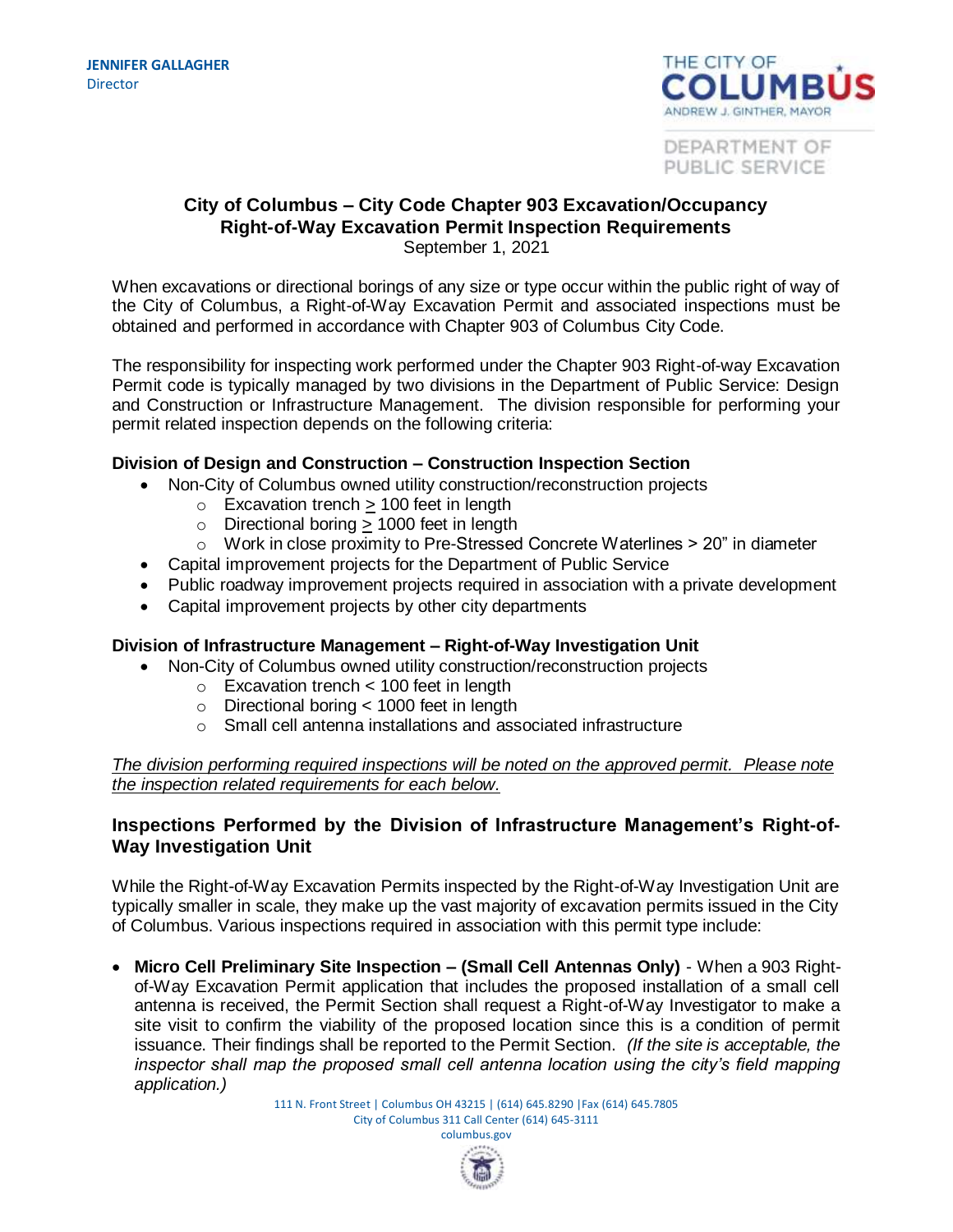- **Preliminary Site Visit with Permit Contractor**  Contractors unfamiliar with the City of Columbus roadway restoration requirements and/or those with advance inspection related questions should schedule a Site Visit with a Right-of-Way Investigator prior to beginning construction operations. This meeting is not required but highly recommended. A minimum of 24-hour advance notice is required. All Site Visit requests may be scheduled online using the city's on-line permitting portal at<https://portal.columbus.gov/permits,> or by calling the Right-of-Way Inspection phone line at (614) 645-5550.
- **Pre-Backfill Inspection -** When the contractor has completed underground work and is ready to begin backfill operations, a Pre-Backfill Inspection is required. This inspection should be requested before backfill operations begin and should be scheduled using the city's on-line permitting portal at [https://portal.columbus.gov/permits.](https://portal.columbus.gov/permits,) Inspection requests should be submitted prior to 2 p.m. the day before the inspection is needed. Inspections scheduled after 2 p.m. may be performed up to two days afterwards.
- **Concrete Form Inspection** If construction requires the removal of concrete sidewalk and/or driveway approach, a Concrete Form Inspection is required prior to the placement of new concrete. This inspection should be scheduled using the city's on-line permitting portal at [https://portal.columbus.gov/permits.](https://portal.columbus.gov/permits,) Inspection requests should be submitted prior to 2 p.m. the day before the inspection is needed. Inspections scheduled after 2 p.m. may be performed up to two days afterwards.
- **Roadway Base Inspection** When construction has taken place within the roadway pavement limits and backfill operations have been completed, inspection is required to verify the backfill is ready for surface course paving, or concrete placement. This inspection is required before paving or concrete placement operations may proceed. It should be scheduled using the city's on-line permitting portal at [https://portal.columbus.gov/permits.](https://portal.columbus.gov/permits,) Inspection requests should be submitted prior to 2 p.m. the day before the inspection is needed. Inspections scheduled after 2 p.m. may be performed up to two days afterwards.
- **Restoration Compliance Inspection** Following completion of all permit-related construction operations, a Restoration Compliance Inspection shall be scheduled by the contractor. This inspection should be scheduled using the city's on-line permitting portal at [https://portal.columbus.gov/permits.](https://portal.columbus.gov/permits,) This inspection is essential to ensure the city right of way has been returned to its proper condition, the permit has been closed out in our system, and to initiate any permit bonding refunds. Inspection requests should be submitted prior to 2 p.m. the day before the inspection is needed. Inspections scheduled after 2 p.m. may be performed up to two days afterwards.

# **Inspections Performed by the Division of Design & Construction's Construction Inspection Section**

The permits associated with these inspections are of greater scale and/or complexity and require a more significant inspection presence during their performance.

**Pre-Work Submissions** - After your plans have received all the necessary City approvals, you receive your Right-of-Way Excavation Permit, and at least two (2) days prior to your desired start date, send a copy of your permit, along with your Billing Contact information to [privatedevelopment@columbus.gov](mailto:privatedevelopment@columbus.gov)